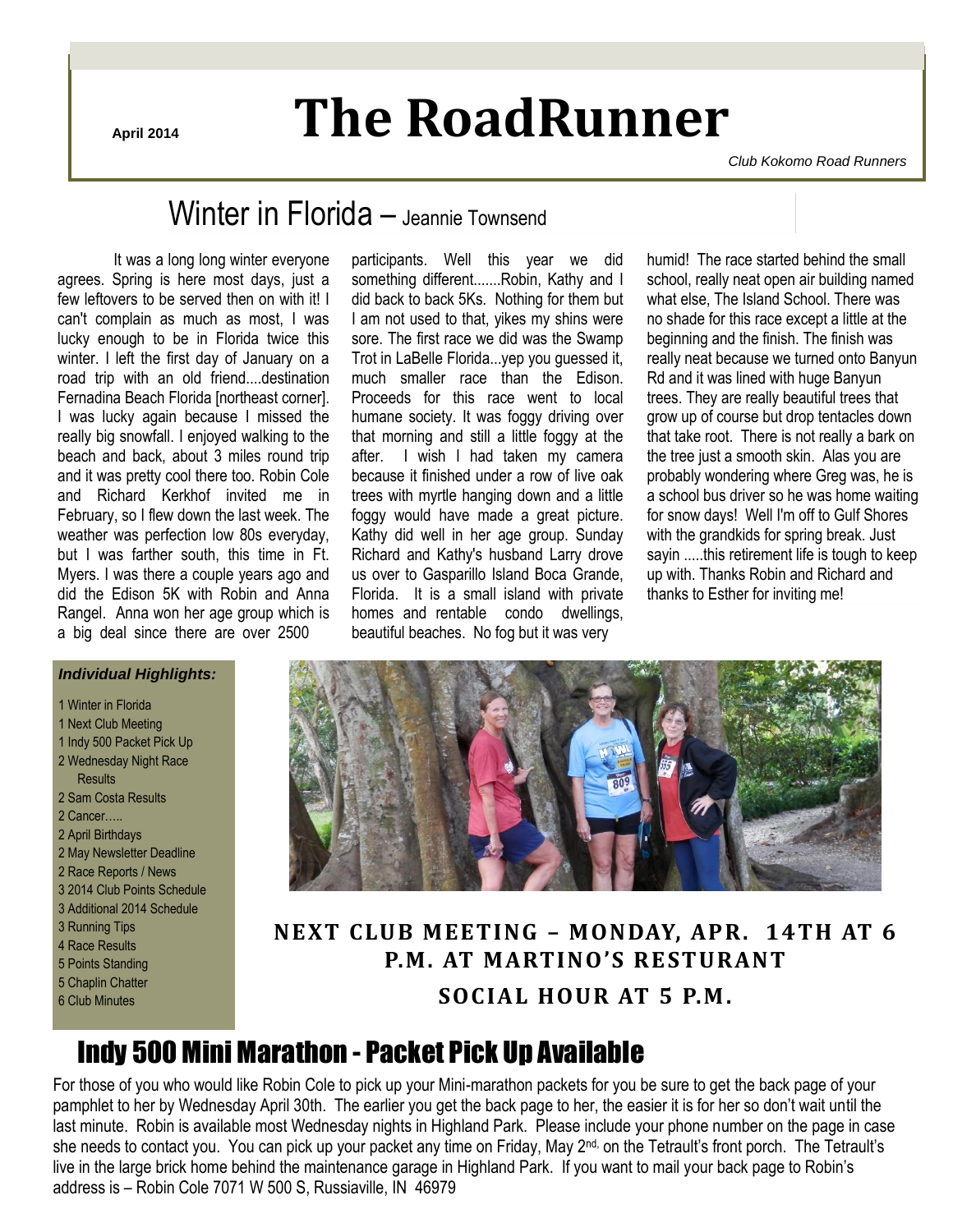# **CKRR – April 2014** Page 2 of 6

### Wednesday Night Race Results

**Jackie Sanders Miracle Mile Wednesday, March 5, 2014 Highland Park Walk/Bike Path** 1. Charlie Skoog 9:40 2. Parker Jones 10:50 3. Melissa Jones 11:08 4. Ken Huston 11:56

#### **Joe Kidd Rangel 5K Old Ben/Highland Park 5K Course**

- 1. Parker Jones 27:36
- 2. Gwen Grimes 27:43
- 3. Rick Kerr 29:31
- 4. Charlie Skoog 30:37

#### **Jackie Sanders Miracle Mile Wednesday, March 19, 2014 Highland Park Walk/Bike Path**

- 1. Sam Grant 7:07
- 2. Parker Jones 7:13
- 3. Charlie Skoog 9:46
- 4. Emily Riggle 10:54

### Cancer.... Jeannie Townsend

5. Melissa Jones 11:17 6. Gretchen Riggle 11:25 7. Scott Riggle 11:29 8. Bruce Savage 11:44 9. Jerry Leach 14:54 10. Melissa Grant 16:18

#### **Joe Kidd Rangel 5K Old Ben/Highland Park 5K Course**

11. Shirley Bugher 16:44

- 1. Parker Jones 18:14 2. Charley Werst 24:13 3. Emilie Hubbard 29:08 4. Charlie Skoog 30:29 5. Zoe Hubbard 32:29 6. Ann Hubbard 32:30 7. Vern Keller 34:45 8. Ken Huston 38:34 9. Sue Keller 45:38
- **Jackie Sanders Miracle Mile Wednesday, March 26, 2014 Highland Park Walk/Bike Path** 1. Charlie Skoog 8:52 2. Ken Huston 12:09 3. Jerry Leach 14:59
- 4. Shirley Bugher 16:30

#### **Joe Kidd Rangel 5K Old Ben/Highland Park 5K Course**

- 1. Jeremy Breedlove 17:20 2. Jordan Fivecoate 18:49 3. Riley Jones 18:55 4. Parker Jones 18:56
- 5. Mike Daugherty 29:50
- 6. Vern Keller 31:34
- 7. Zoe Hubbard 31:40
- 8. Ann Hubbard 31:41 9. Jeff LaDow 31:52
- 10. Kevin Campbell 37:34
- 11. Sue Keller 44:51

…Just saying the word gets our attention. Anyone of us can probably say we know someone, friend or family who has had cancer. Rhenda Acton is currently going thru treatment for breast cancer. Rhenda has been a member of Club Kokomo for many years, as you may know her from running against her in a race or by competing in the Ultimate just to taste her delicious cookies. The Cass and Fulton County Extension Homemakers are hosting a 5K run/walk May 17th to raise funds for Purdue Cancer Research. Rhenda did this race last year and was planning to do it this year but will be unable due to ongoing treatment and recent surgery. Let's support Rhenda and the cause by participating in the race or making a monetary donation. The pre-registration deadline is April 28th. I have been on this course and it really is very pretty as it runs along the EEL River. I know this isn't a point's race but it is for much needed research and could be a fun day with some different scenery!

(registration and contribution

### May Newsletter Deadline

Do you have something for our May newsletter? Please forward it to me by April 30<sup>th</sup> for publication.

### Race Reports

Have you ran a race outside of our club calendar? Remember you can earn points for two half marathons, one marathon, one volunteer and one Ultra.

I can be reached either by email or phone - - -

Linda Kendall – editor [Jbm1100@gmail.com](mailto:Jbm1100@gmail.com) 765-860-4564



## Sam Costa 2014

Congratulations to everyone who participated in the 45<sup>th</sup> Annual Sam Costa Half Marathon. The links to the results are posted on their facebook page as well as their home page. Below are the results for our members that I pulled. If you are a club member that I missed, please let me know so I can add your points for completing a half marathon.

435 Finishers with an 1:55:16 Average Time 182 Females and 253 Males

| 26  | Jay Priest            | 1:31:11 |
|-----|-----------------------|---------|
| 176 | Ron Greene            | 1:49:36 |
| 63  | Charlie Skoog         | 1:58:59 |
| 113 | Mike Deardorff        | 2:02:49 |
| 56  | Jana Skoog            | 2:06:53 |
| 122 | Scott Deyoe           | 2:10:12 |
| 512 | Megan Tetrault        | 2:36:14 |
| 259 | <b>Robin Tetrault</b> | 2:37:06 |
|     |                       |         |

### **April Birthdays**

5-6 Matt Tetrault 5-9 Shawna Werst 5-10 Luke Bailey 5-12 Dana Neer 5-12 Joni McCracken 5-12 Nathan Nicholson 5-13 Jeremy Breedlove 5-14 Lisa Price 5-16 Jim Gross 5-16 Keith McAndrews 5-16 Mike Deardorff 5-17 Benjamin Weitzel 5-20 Kathryn Wall 5-20 Sue O. Keller 5-21 Kathleen Leach 5-23 Adrian Glover 5-23 Braden Timmons 5-24 Jane Inman 5-26 Bob McBride 5-27 Alex Anderson 5-28 Isaac Werst 5-31 Natalie Hoch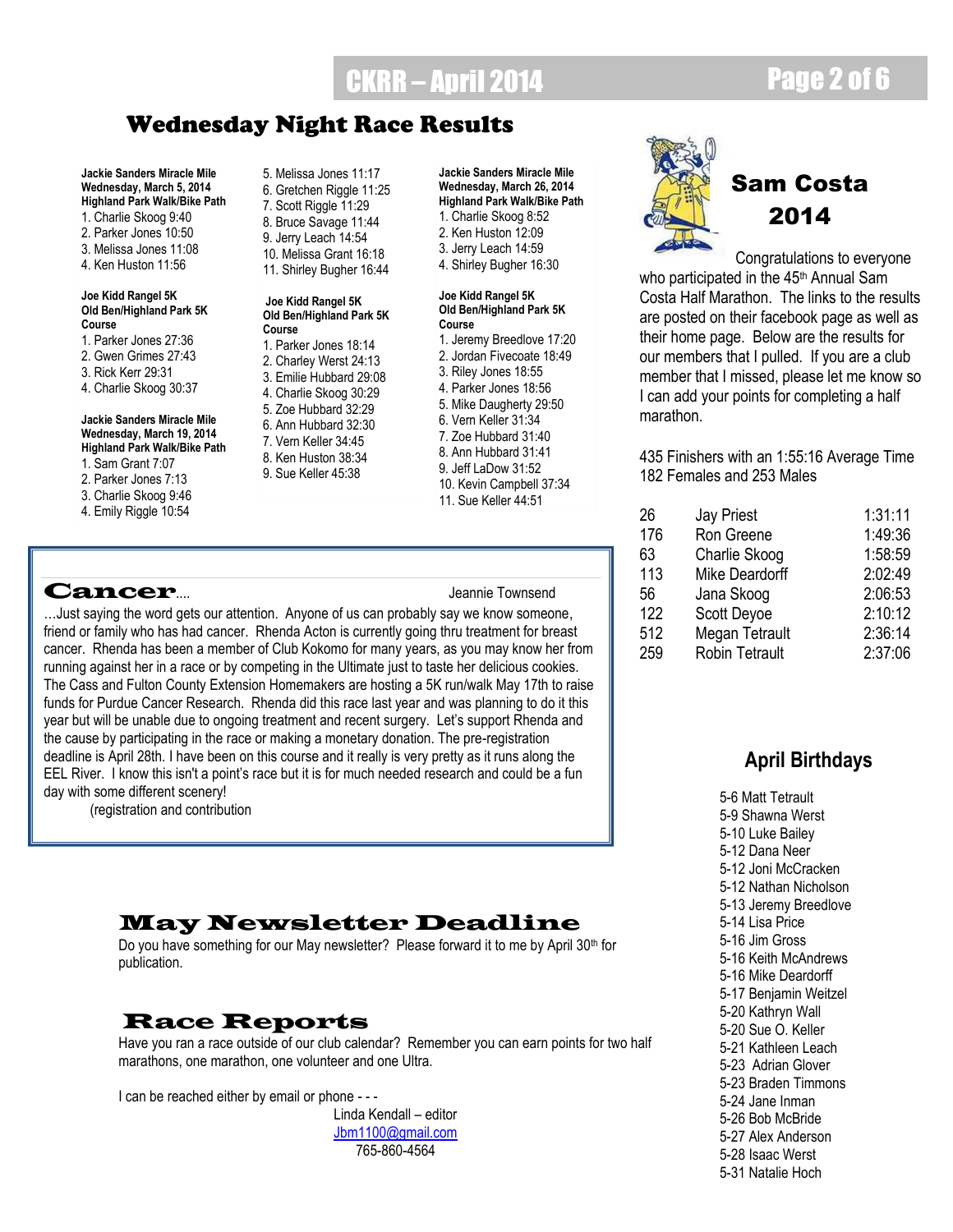## **CKRR – April 2014 Page 3 of 6**

## **2014 Club Point Races**

#### **April 5**

CKRR Ultimate 10-Mile Run & 5-Mile Run/Walk& 1 mile fun run Time: 9 am Location: Tierney Warehouse 1401 W. Cliff Dr, Logansport Contact: Ricke& Jayne Stucker

#### **May 10**

Norris Insurance 3m Walk/ 4m Run Time: 8:30 am Location: Jackson Morrow Park, Kokomo, In Contact: John Norris Website: norrisinsurance.com

#### **May 17**

MCF Prison Breakout 5K Time: Location: Bunker Hill Contact: Anne Hubbard

#### **May 24**

CKRR Almost Free 5K Time: 8 am Location: Highland Park Contact: Mark Shorter

#### **June 7**

Bona Vista 5K Run/Walk Time: 8 am Location: Contact: Vicki Boles

#### **June 14**

Norris Insurance 5m Run/ 3m Walk Time: 8 am Location: Greentown, IN Contact: John Norris Phone: (765) 395-7761 Website: norrisinsurance.com

#### **July 5**

CKRR Haynes Apperson 4m, 3m and 1m Time: 8 am Location: Memorial Gym, Kokomo, IN Contact: Mike Anderson & family

#### **July 12**

Race for Grace 5K Run Time: 8 am ? Location: Calvary Presby, 7th & Spencer Strs, Logansport Contact: Phone: (574) 753-0505

#### **July 19**

Western Panther Prowl 5K Run/Walk Time: 8 am Location: Russiaville, IN Contact: Gary Jewell NOTE: Please do NOT park in the lot at Waddell's IGA. It is reserved for their customers only.

#### **August 2**

Norris Insurance 5K Run/ Walk Time: 8 am Location: Converse, IN Contact: John Norris Website: norrisinsurance.com

#### **August 16**

CAM Race for Shelter 5K Run/Walk Time: 8 am Location: Oakbrook Valley, Russiaville, IN Contact: Oakbrook Community Church Phone: (765) 252-7030

#### **August 23**

*Runnin the Shores 5K -* Time<sup>.</sup> Location: Contact: Rebecca Monroe

#### **September 6**

5th Annual Steps to Recovery 5K Time: Location: Contact: Reba Harris

#### **September 13**

Annual CK Girls Night Out 5K Time: 5:00 pm Location: Downtown Kokomo Contact: Rebecca Monroe

#### **September 27**

14th Bee Bumble 5K/10K Time: 8:00 am Burnettsville, IN Contact: Don Hurd

#### **October 4**

Cole Porter 5K Run/Walk, 15K Run Time: 9:00 AM Location: Circus Bldg, Peru, IN Contact: Jim Yates

#### **October 25**

YMCA Jack-o-lantern Jog - **maybe** 5K Run/Walk Time: 8am Location:YMCA, Kokomo Contact:

#### **November 8**

CKRR Charity 5K Run/ Walk Points 20 for Each Finisher Time: 9 AM Location: UAW 292 Union Hall Contact: Jeannie Townsend

#### **November 27**

Club Kokomo Cares 5K Run/Walk Time: 8 AM Location: Rogers Pavilion Highland Park, Kokomo, IN Highland Park Contact: Ray & Robin Tetrault, Mark Shorter Phone: (765) 854-1393

#### **December 31**

CKRR New Year's Eve 5K Run/ Walk Time: 2 PM Location: UAW Local 292 Contact: Joni McCraken

### **Additional Schedule Dates**

### **Apperson Kids Track & Field**

**July 5** Location: Memorial Gym Track Field Kokomo, IN Contact: Jordan Ousley

### **Coyote Kids Schedule**

Location: Jackson Morrow Park Kokomo, IN Contact: Robin & Ray Tetrault **June 5, 12, 19 & 26 July10, 17, 24 (rain date if necessary) July 31-Awards**

### **2014 – 44th Annual Kokomo Summer Distance Camp – (KSDC)**

5 camp sessions (track meets) with distance coaches available as well as informative/instructional handouts, meeting 5 Tuesdays: June 17, June 24, July 8, July 15 and July 22. Meet starts at 6pm and gates open at 5pm at KHS-Walter Cross Field. \$30, or \$8 per session with checks payable to Ricke Stucker. Session ribbons for top 3 places (male & female) in 4 age groups. T-shirt for pre-paid \$30. Plaques for top 3 in age group male and female, at conclusion of camp (must attend 3 of 5 sessions). Age groups 10 & under, 11-13, 14-19 and Open. Please see Ricke Stucker if interested, or email me for a registration form.



If you wish to participate in the Crossroads of Northwest Indiana Marathon Half Marathon on April 27 and would like a discount code, please contact Frank Johnson, for a discount code that will offer ten dollars off the half and twenty off the full. They have Olympian Debbi Sullivan scheduled to be at the expo on Saturday. Frank's email address is fdkbjohn@dbcqlobal.net and phone # is [219 805 6526](tel:219%20805%206526)

### RUNNING TIPS

- Running (and walking) is simple, accessible, and affordable activity that just about any person can do

- Improved fitness and health status, accessibility, cost, stress reduction, access to networking opportunities and flexibility of participation make running easy to begin and even easier to continue.

- Running three to four times a week for 30 minutes or more will result in improved physical fitness. Running strengthens the heart and lungs and the major muscles of the body. Running reduces stress and can improve selfesteem.

(Copied by permission from RRCA.org)

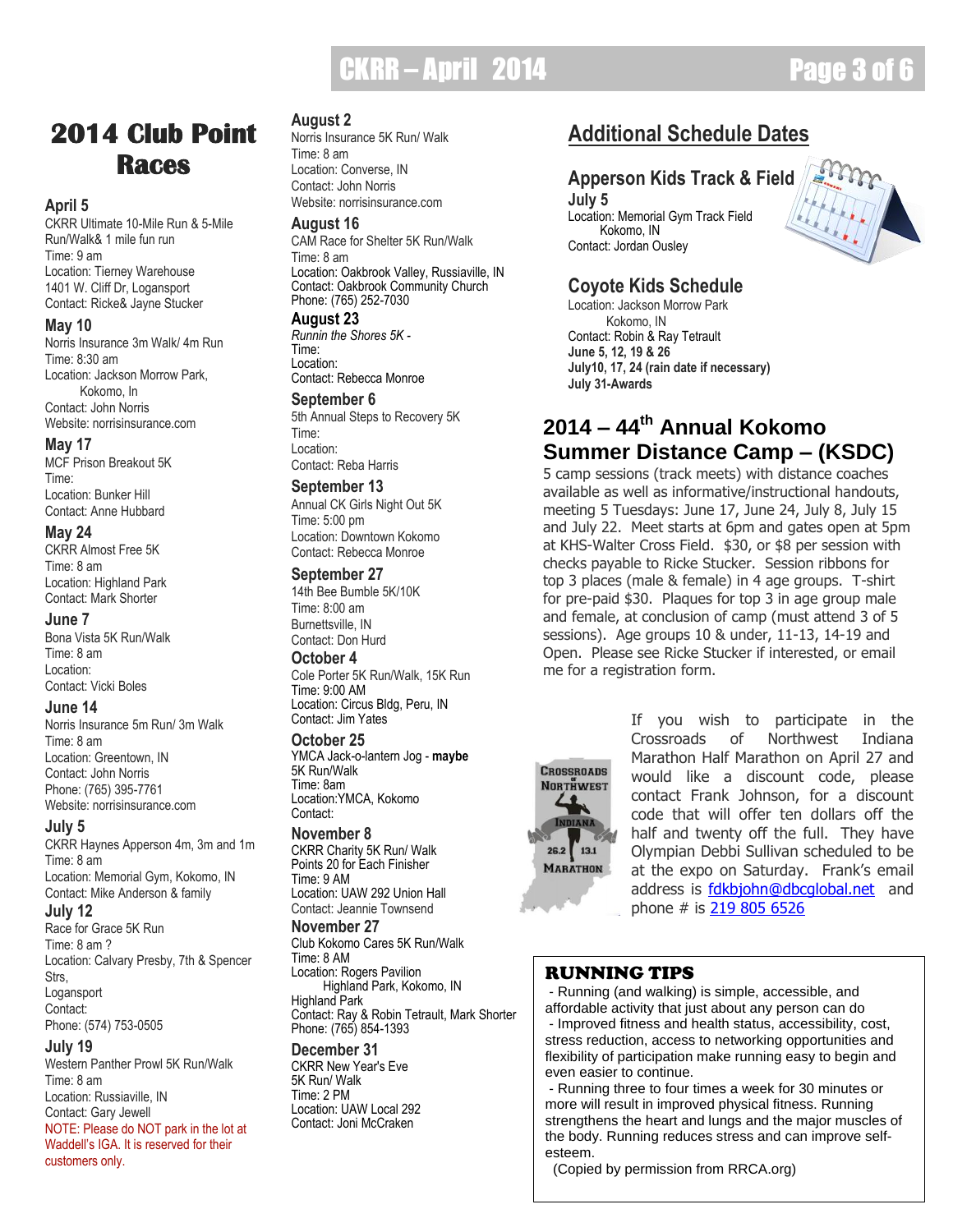**29th Annual Old Ben 5K March 8, 2014 Highland Park Kokomo, IN 5K Run**

**1 Kory Kennedy 17:31.1** 2 Chad Carver 17:59.9 3 Matt York 18:14.8 **4 Braden Timmons 18:30.1 5 Dana Neer 18:40.1** 6 Jordan Fivecoate 19:28.9 **7 Jordan Ousley 20:05.8** 8 Heather Weber 20:08.4 1st woman **9 Noel Shafer 20:14.3 10 Brad Tomlinson 20:23.3** 11 Chad Raber 20:37.9 **12 Christian High 20:53.3** 13 Mitchell Padfield 20:59.8 14 Brittiani Gillen 21:02.3 15 Troy Avergonzado 21:03.8 **16 Chris Lasley 21:16.9** 17 Brad Jakes 21:21.6 **18 Jay Priest 21:23.9** 19 Tyler Lucas 21:32.6 20 Shane Hillman 22:30.6 **21 Parker Jones 22:36.4 22 Gwen Grimes 22:36.8** 23 Rick Schwartz 22:48.2 24 Jacob Riley 22:50.2 25 Jodi Lake 22:52.3 **26 Ella Kantz 23:11.1 27 Phil Rozzi 23:23.3** 28 Andrew Doran 23:25.7 29 Jack Johnson 23:27.8 **30 Michael Anderson 23:42.3** 31 Don Smith 23:57.1 32 Brandon Podgorski 24:05.9 33 Amy McCauley 24:07.2 34 Jas Lake 24:09.9 **35 Madison Cleaver 24:14.4** 36 Lindsay Timm 24:24.9 **37 Michele Nicholson 24:29.9 38 Keith Hill 24:31.2 39 Samuel Bettegnies 24:43.8** 40 Leigh Swartzendruber 24:51.5 **41 Anne Kantz 24:53.8 42 Jennifer Van Horn 24:58.5 43 Natalie Nicholson 25:00.2** 44 Andrew Durham 25:02.9 **45 Billy Stanton 25:04.3** 46 Tanika Forestal 25:04.9 **47 Stacey Bettegnies 25:15.2** 48 Shyla Moss 25:22.1 49 Keith Vautaw 25:24.8 **50 Keith McAndrews 25:43.1 51 Charlie Skoog 25:44.9 52 Scott Deyoe 25:47.3 53 Jana Skoog 25:52.1 54. RJ Kerr 25:54.0** 55 Allysha Brown 26:01.0 56 David Mobley 26:03.4 **57 Mark Shorter 26:10.7**

 Zachery Barnes 26:13.6 Brooke Runyon 26:17.1 Debbie Overton 26:19.5 Breanne Robertson 26:22.6

#### 62 Bill Barnett 26:25.9 **63 Mike Deardorff 26:26.0**

 Tim Voss 26:28.0 Andy Smith 26:28.9 John Sites 26:33.7 **Warren Tierney 26:49.5 Melissa Goad 26:53.3 Emilie Hubbard 26:58.2** Morgan Mobley 26:59.2

### **CKRR – April 2014 Page 4 of 6** 71 Caroline Conrad 27:05.1

#### **72 Joni McCracken 27:30.3** 73 Sean VerLee 27:35.7 74 Rudy Suryantoro 27:46.5 **75 Nikki McCracken 27:49.1**

 **Hannah Moore 27:55.3 Ron Moore 27:56.3** Paul Weaver 28:02.8 Rommel Malimas 28:16.6 Leonard Baxter 28:20.7 Stephanie Foster 28:54.7 Olivia Uncapher 28:56.6 **Tami Moore 28:57.5 Corey Moore 28:57.7** Kaya Holmes 28:57.9 Max Garro 28:58.0 Heather Delon 29:02.5 Adam Jones 29:03.0 Bradley Breedlove 29:09.8 Wendy Wise 29:17.5 Mike Wise 29:18.7 **Laurie Ousley 29:33.2 John Peters 29:42.4** Tom Miklik 29:52.6 **Phil Leininger 29:52.7** Karen Smith 29:57.8 Glamary Salsbery 30:20.1

 Athena Beaty 30:27.4 Trisha Gordon 30:31.8 Cara McKeller 31:15.8 Michelle Boyd 31:30.2 Elli West 31:37.5 **Laura Cook 31:45.4 Michael Graham 31:48.3 Ray Tetrault 32:20.1** Kathryn Huntzinger 32:27.9 **Carrie Gruel 32:28.1** Carol Raines 32:30.0 Effie Jones 32:39.3 Kaitlyn McGraw 33:12.8 **David Hughes 33:14.4** Ann Morris 33:18.1 Steve Delon 33:31.4 **Ann Hubbard 33:36.0** Hannah Meyers 33:41.6

 Hannah Williams 33:59.3 Carmen Hornbaker 34:01.4 Tina Williams 34:08.3 Luke Akers 34:08.3 Jennifer Eshelman 34:08.7 Chelsey Arvin 34:20.1 Calista D'Agostino 34:20.1 Wendy Edwards 34:33.2 Nicole Freeman 34:33.3 Lizzy Hubenthal 34:36.1 Emily Matthews 34:36.7 Marci Whitesell 34:39.2 William Croto 34:48.1 Tricia Nelson 34:51.6 Marietta Miles 35:05.3 Jennifer Stout 35:39.1 Charity Morgan 35:39.4 Kevin Campbell 35:39.9 **Kathryn Wall 35:44.0** Tom Bergin 35:59.4

 Christina Devine 36:05.1 **Mary Barnes 36:12.2** Jeffrey Stevens 36:18.5 Mitchell Roberts 36:20.2 **Bea Wiles 37:06.5** Laura Roberts 37:38.3

 Tammy Droscha 37:45.1 Amy Baxter 38:19.1 Dean Eshelman 38:30.1 Jan Halperin 38:37.4 Stacy Hogwood 39:02.5 **Valerie Leger 39:03.3**

148 Julie Rhew 39:04.1 149 Sarah Kleinknight 39:15.1 150 Maria Cline 39:17.7 151 Alexander Studebaker 39:42.5 152 Kelly Studebaker 39:52.9 153 Elizabeth Bevington 40:07.8 **154 Geana Moore 40:21.7** 155 Krystyne Wilson 41:17.9 **156 Angela Anderson 42:09.5** 157 Debbie Beachy 43:42.4 158 Brenda Walker 43:55.1 159 DeAndra Beard 44:21.5 160 Jedaiah Beard 44:21.8 161 Aimee Mundy 44:23.8 162 Scott Miller 44:58.8 163 Cheryl Miller 44:58.9 164 Karen Bergin 45:49.3 165 Rachelle Meles 46:03.1 166 Kendra Cline 46:07.7 167 Mary Page 46:52.3 **168 Sue Keller 47:16.8 169 Laura Heflin 48:00.5** 170 Shirley Baugher 49:24.9 171 Joni Lively 49:26.8 172 Nicole Raber 51:01.8 173 Jim Higgins 52:30.2 174 Lindsey Davison 52:30.4 175 Jaime MacDonald 52:30.6 **5K Walk 1 Vince Lorenz 27:51.8 2 Vernon Keller 31:39.9** 3 Sarah Clouser 35:36.1 1st woman **4 Greg Wall 36:37.0 5 Jim Gross 39:44.2 6 Toney Lorenz 40:02.9 7 Lisa Price 40:33.4 8 Jan Wall 40:46.3 9 Robert McBride 40:49.9** 10 Beth Davis 42:32.2 **11 Jerry Lambert 42:55.6** 12 Roger Cole 43:05.6 13 Dwight King 43:17.0 14 Elissa Hughes 43:29.8 15 Stephanie Pratt 44:14.8 **16 Anita Dillman 44:29.0**

**17 John Mohr 44:29.1 18 Brooke Cleaver 44:33.0** 19 Hanah Randall 44:58.2 **20 Robin Michael 45:26.5 21 Kevin Whitted 45:27.0** 22 Misty Hartke 47:14.0 **23 Carrie Williams 47:28.5 24 Jayne Stucker 47:28.8** 25 Suzette Randall 47:43.1 26 Daralea Kailey 47:43.7 **27 Jean Heflin 49:03.0** 28 Danielle Murphy 49:26.8 **29 Jake Cleaver 49:47.5 30 Tom Cleaver 49:48.4** 31 Rebecca Barends 50:12.0 **32 Mary Rutherford 50:36.3** 33 Jennifier Coomer 50:51.1 34 Kimberly Bettegnies 51:06.9 35 Nemramy D'Agostino 51:24.4 36 Kathleen Keppner 51:32.0 37 Heather Meissnest 51:58.8 38 Emily Martin 51:59.6 39 Julia Kennedy 51:59.6 40 Johnny Roberson 52:01.1 **41 Carol Savage 52:05.7** 42 Deborah Wilson 54:03.4 43 Beth Maxwell 54:17.0

44 Lynne Buckalew 54:18.9

45 Julie Byers 54:39.1 46 Tom Byers 54:39.3 47 Linda Smith 54:43.1 48 Michelle New 55:34.8 49 Karen Walck 58:27.4 50 Brian Maloney 1:00:41.3 51 Melody Scalf 1:10:35.3 52 Alicia Transier 1:10:36.0 **53 Linda Dever 1:10:36.6**

**Norris Insurance 5K March 15, 2014 Amboy, IN Free Pancakes & OJ after race 5K Run 1. Kory Kennedy 17:00 2. Parker Jones 17:24 3. Braden Timmons 17:57 4. Dana Neer 18:50** 5. Jerry Williams, Jr. 19:05 **6. Jordan Ousley 19:32** 7. Alexander Kuepper 19:43 **8. Noel Shafer 19:52** 9. Nichol Hampshire 20:16 1st woman 10. Lance Hoch 20:18 11. Erma Nixon 20:51 12. Mike Manning 21:00 **13. Ron Moore 21:04** 14. Tabitha Vermilion 21:10 **15. Scott Riggle 21:20** 16. Brent Munro 22:08 17. Jim Sisco 22:22 **18. Ron Greene 22:41 19. Gwen Grimes 22:44** 20. Eric Staff 22:45 21. Greg Cochran 22:46 **22. Michelle Nicholson 23:31** 23. Jerry Pierce 23:37 **24. Phil Rozzi 23:42** 25. Dan Hubler 23:46 **26. Keith Hill 23:51** 27. Ryamm Small 23:57 **28. Natalie Hoch 24:37 29. Natalie Nicholson 25:04 30. Jennifer Van Horn 25:05 31. Billy Stanton 25:07 32. Charlie Skoog 25:21 33. Stacy Bettegnies 25:28 34. Scott Deyoe 25:31 35. Mark Shorter 25:45** 37. Margo Hornecker 25:51 38. Jordon Sisco 26:04 **39. Jana Skoog 26:07** 40. Ben Reed 26:18 41. Bethany Kirkwood 26:18 42. Lorraine Gamble 26:20 43. Bronwyn Gatts 26:21 44. Mollie Gamble 26:31 45. Megan Hampshire 26:32 46. Jeanelle Artherholts 26:43 47. Joni McCracken 26:48 **48. Warren Tierney 26:54** 49. Greg Baldwin 26:59 50. Alex Small 27:26 **51. Elilie Hubbard 27:44** 52. Douf Berry 27:45 53. Mathew Hershberger 27:58 **54. Anna Rangel 28:01** 55. Trishia Baldwin 28:10 **56. John Peters 28:34** 57. Alexis Kordis 28:49

58. Joshua Ridlen 29:11

#### 61. Ellen Yoder 29:29 62. Mathew Bartrum 29:56 63. Mark Hovermale 30:07 **64. Laura Cook 30:25 65. Michael Graham 30:33** 66. Stephanie Hopper 30:34 67. Jackie Azbell 30:36 68. Jocelyn Azbell 30:36 **69. Noah Hughes 30:46 70. Cara McKellar 30:49** 71. Jenna Clark 30:49 72. Stan Ridlen 30:52 73. Summer Sisco 30:53 74. Wendy Edwards 31:05 **75. Ray Tetrault 31:17** 76. Allie Conway 31:30 77. Gerry Conway 31:30 78. Kelsie Cook 31:43 79. Jane Horner 31:46 80. Jennifer Eshelman 32:03 81. Michael Kuepper 32:34 **82. Ann Hubbard 32:40** 83. Dixie Deines 32:40 84. Russ Hovermale 32:45 85. Karen Hershberger 32:35 **86. Riley Case 34:08 87. Mary Barnes 35:03 88. Kathryn Wall 35:11 89. Jonah Hughes 35:58** 90. Laura McGraw 35:59 **91. David Hughes 36:10** 92. Renae Miller 36:26 93. Ken Huston 36:56 94. Rebecca Pierce 37:04 95. Dean Eschelman 37:13 96. Melinda Conway 37:21 97. Stephanie Sisco 37:47 98. Deborah Conway 38:12 99. Amy Clark 38:12 **100. Robin Tetrault 38:45** 101. Kayla Arsenault 40:20 102. Kelley Simmons 40:25 103. Jodi Small 42:08 **104. Sue Keller 43:55 105. Laura Heflin 44:58** 106. Tara Hershberger 47:58 107. Nicolas Small 48:16 **108. Shirley Bugher 51:14 5K Walk**

59. Audrey Nixon 29:26 60. Gordon Nixon 29:26

- **1. Vince Lorenz 27:01 2. Damon Clements 27:07 3. Vernon Keller 32:02 4. Mary Miller 32:10 1st woman 5. Greg Wall 35:35 6. Toney Lorenz 39:34 7. Jim Gross 39:53 8. Jan Wall 39:59 9. Anita Dillman 42:42 10. Carrie Williams 42:50** 11. Kevin Witted 42:58 **12. Robin Michael 43:01 13. John Mohr 44:01 14. Jayne Stucker 46:51** 15. Kimberly Bettegnies 48:42 16. Julie Hoch 55:28 17. Brittany Rooze 55:28 **Fun Run**
- 1. Rachel Mannig 1st female
- 2. Tai Johnson 1st male 3. Grayson Neer
- 4. Wyatt Horner
- 5. Grant Hovermale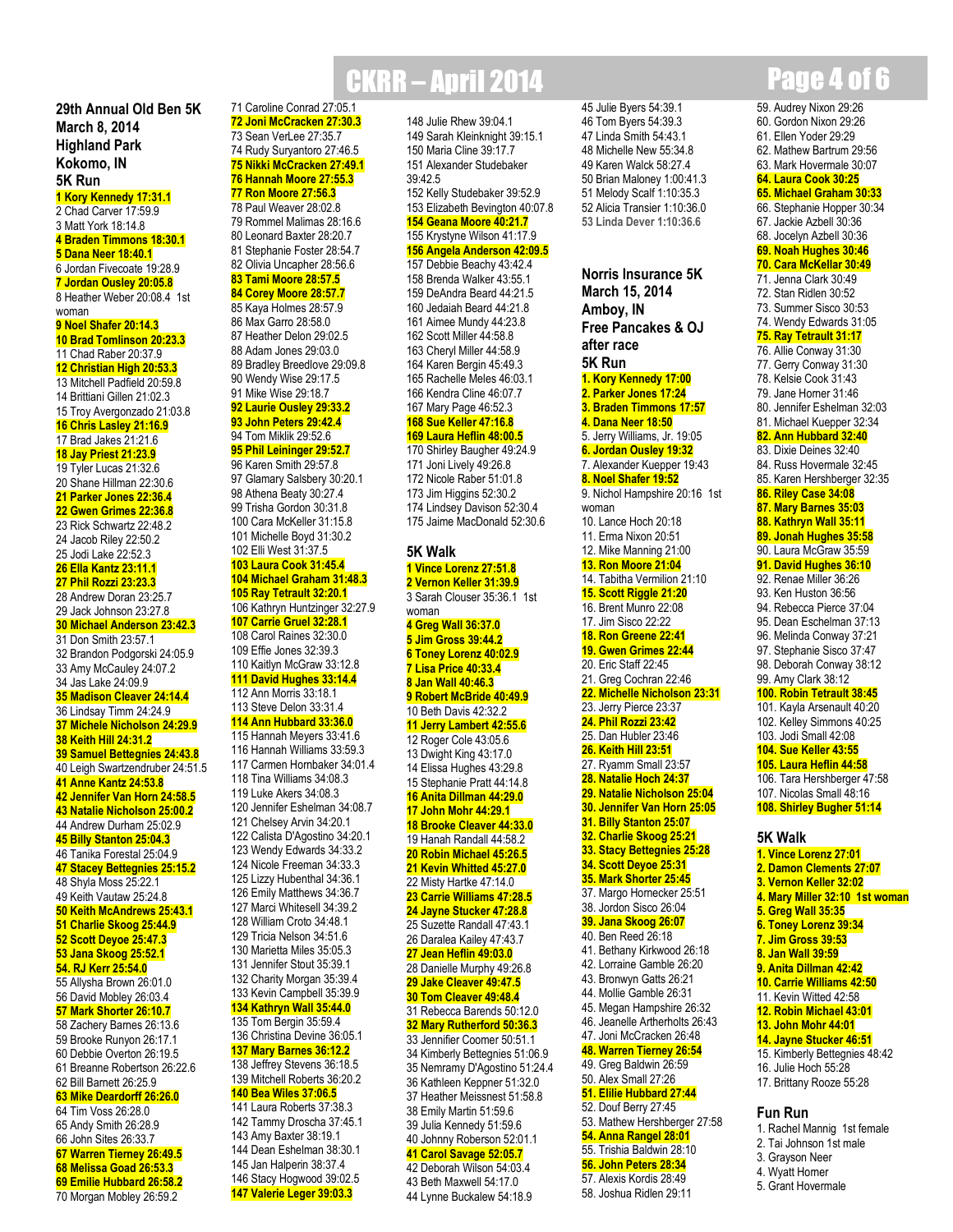# **Points Standings**

**(V= volunteer, H=half marathon, M=marathon)**

### **Runner 0-12**

**Female** Natalie Nicholson 35-2 Ella Kantz 20-1 Hannah Moore 12-1 **Male** Jonah Hughes 20-1 Corey Moore 20-1 Jake Cleaver 15-1

### **Runner 13-19**

**Female** Madison Cleaver 20-1 **Male**

 Braden Timmons 40-2 Samuel Bettegnies 15-1 Noah Hughes 15-1

#### **Runner 13-19 Female**

 Emilie Hubbard 35-2 Natalie Hoch 20-1 Nikki McCracken 15-1

#### **Male**

 Kory Kennedy 40-2 Jordan Ousley 30-2 Gwen Grimes 24-2

#### **Runner 25-29 Female**

 Kathryn Wall 40-2 Laura Heflin 30-2 Megan Tetrault 20-1H

## Chaplain's Chatter

Penncoffs and says prayers for Rhenda Acton.

**Male** Parker Jones 40-2

**Walker 25-29 Male** Vince Lorenz 40-2

**Runner 30-34 Female** Melissa Goad 20-1 Valerie Leger 15-1 Angela Anderson 12-1 **Male**

Michael Anderson 20-1

#### **Runner 35-39 Female** Jennifer Van Horn 40-2 Geana Moore 15-1 **Male**

Chris Lasley 20-1

#### **Runner 40-44 Female**

 Michele Nicholson 40-2 Stacey Bettegnies 27-2 Anne Kantz 15-1 Brooke Cleaver 10-1

**Male** Keith Hill 27-2

 Scott Riggle 20-1 Brad Tomlinson 20-1 Christian High 15-1

#### **Runner 45-49 Female**

 Laura Cook 32-2 Joni McCracken 20-1 Tami Moore 15-1 Carrie Gruel 10-1 Bea Wiles 9-1 **Male** Noel Shafer 40-2 Jay Priest 35-2H Ron Moore 27-2 Michael Graham 22-2

**Walker 45-49 Female** Lisa Price 20-1 Carol Savage 15-1

#### **Runner 50-54 Female** Ann Hubbard 30-2

 Cara McKellar 20-1 Laurie Ousley 20-1 **Male** Scott Deyoe 44-3H Dana Neer 40-2

 Phil Rozzi 30-2 Warren Tierney 20-2 Kevin Whitted 9-1 Tom Cleaver 8-1

#### **Walker 50-54 Female**

 Jean Heflin 20-1 Mary Miller 20-1

#### **Runner 55-59 Female**

 Jana Skoog 60-3H Robin Tetrault 30-2H Mary Barnes 27-2 Anna Rangel 15-1 **Male**

 Mike Deardorff 32-2H Ray Tetrault 30-2 Keith McAndrews 20-1 RJ Kerr 15-1

### **Walker 55-59**

**Female** Jayne Stucker 40-2 **Male** Damon Clements 20-1

**Runner 60-64 Female**

 Sue Keller 40-2 Shirley Bugher 15-1 **Male**

 Charlie Skoog 55-3H Ron Greene 40-2H Mark Shorter 27-2

### **Walker 60-64 Female** Jan Wall 40-2

Carrie Williams 30-2

#### **Male**

 Vernon Keller 40-2 Greg Wall 30-2 Toney Lorenz 24-2

#### **Runner 65-69 Male**

 David Hughes 35-2 Robin Michael 27-2 Phil Leininger 20-1

#### **Walker 60-64 Female** Anita Dillman 40-2 Mary Lou Rutherford 15-1 **Male** Bob McBride 20-1

#### **Runner 70-74 Male** Billy Stanton 40-2

John Peters 30-2

#### **Runner 70-74 Male**

 Jim Gross 40-2 John Mohr 30-2

#### **Walker 75-79 Male** Jerry Lambert 20-1

**Runner 80+ Male** Riley Case



 If you're facing an important decision, how do you discover what God wants you to do? The first step is to realize that God cares about you and wants you to make right decisions, and because of this, He wants to show you His will.

 The Ultimate Challenge 5 & 10 Milers. The NCAA Final Four, men and women's basketball tourney. Boys' and girls' Indiana All-Star basketball teams are announced. We celebrate Easter. Relays in high school rides. Getting to mow green grass. The Boston Marathon. We say good-bye to the

 How does God guide us? First, He guides us through His word, the Bible. In it, He gives us principles for living, and many of our questions about life would be answered if we only knew these principles and followed them. Make the Bible a part of your life every day; a good place to start might be the book of Proverbs, which gives us practical wisdom for daily living. The Psalmist rightly said, "Your word is a lamp for my feet, a light on my path" (Psalm 119:105).

God also guides us through wise and godly counselors. Have you shared your problem with someone who can see it more clearly? The Bible says, "Listen to advice and accept discipline, and at the end you will be counted among the wise" (Proverbs 19:20). Listen, read, seek wise counsel and you'll know what God wants you to do. Always thanking God for His gift of grace,